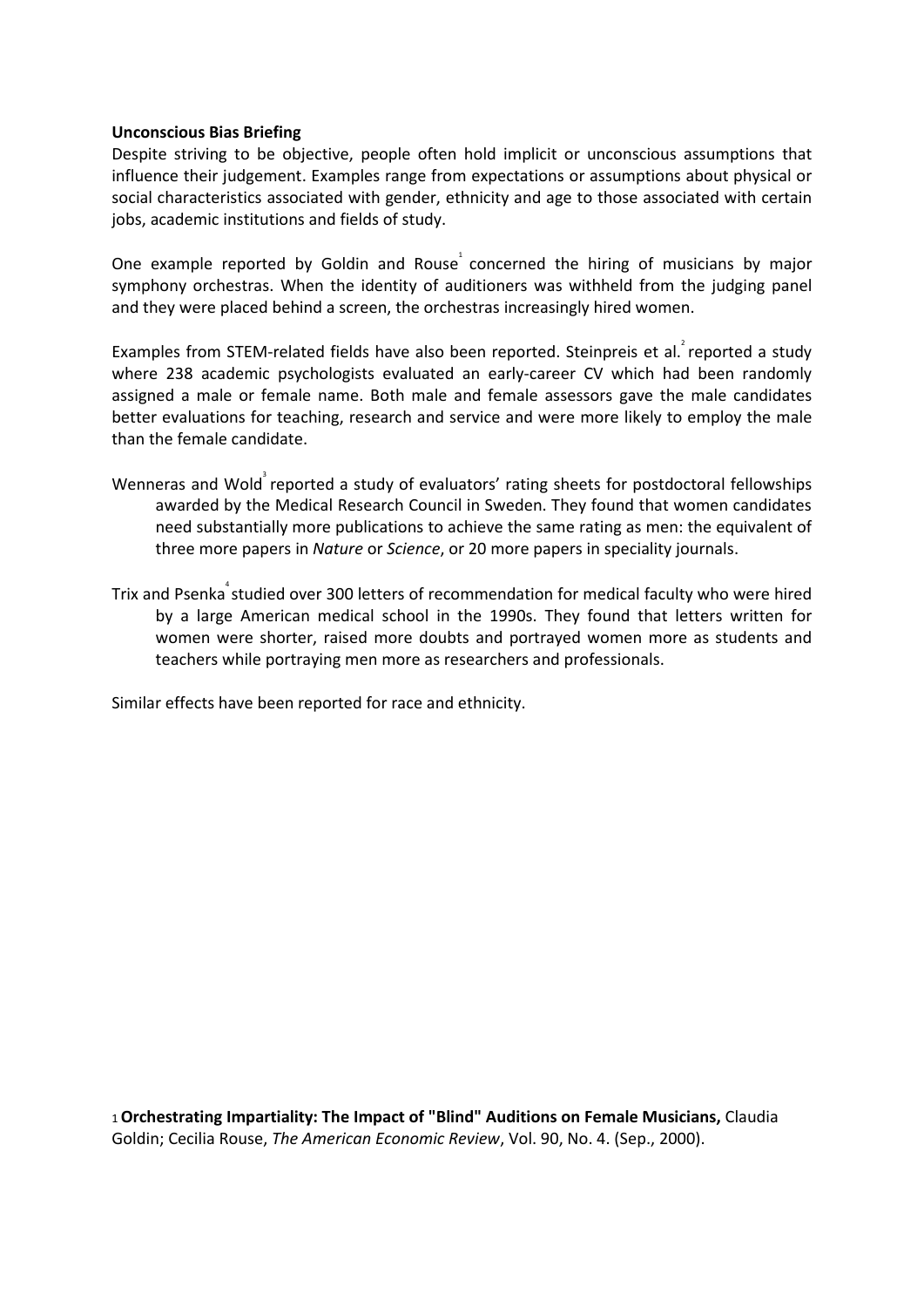<sup>2</sup>**The Impact of Gender on the Review of the Curricula Vitae of Job Applicants and Tenure Candidates: A National Empirical Study**, Rhea E. Steinpreis, Katie A. Anders and Dawn Ritzke, *Sex Roles*, Vol. 41, Nos. 7/8, 1999.

<sup>3</sup>**Nepotism and sexism in peer-review,** Christine Wennerås and Agnes Wold, *Nature* Vol 387, 1997.

<sup>4</sup>**Exploring the Color of Glass: Letters of Recommendation for Female and Male Medical Faculty**, Frances Trix and Carolyn Psenka, *Discourse & Society*, Vol. 14, No. 2, 191-220 (2003)